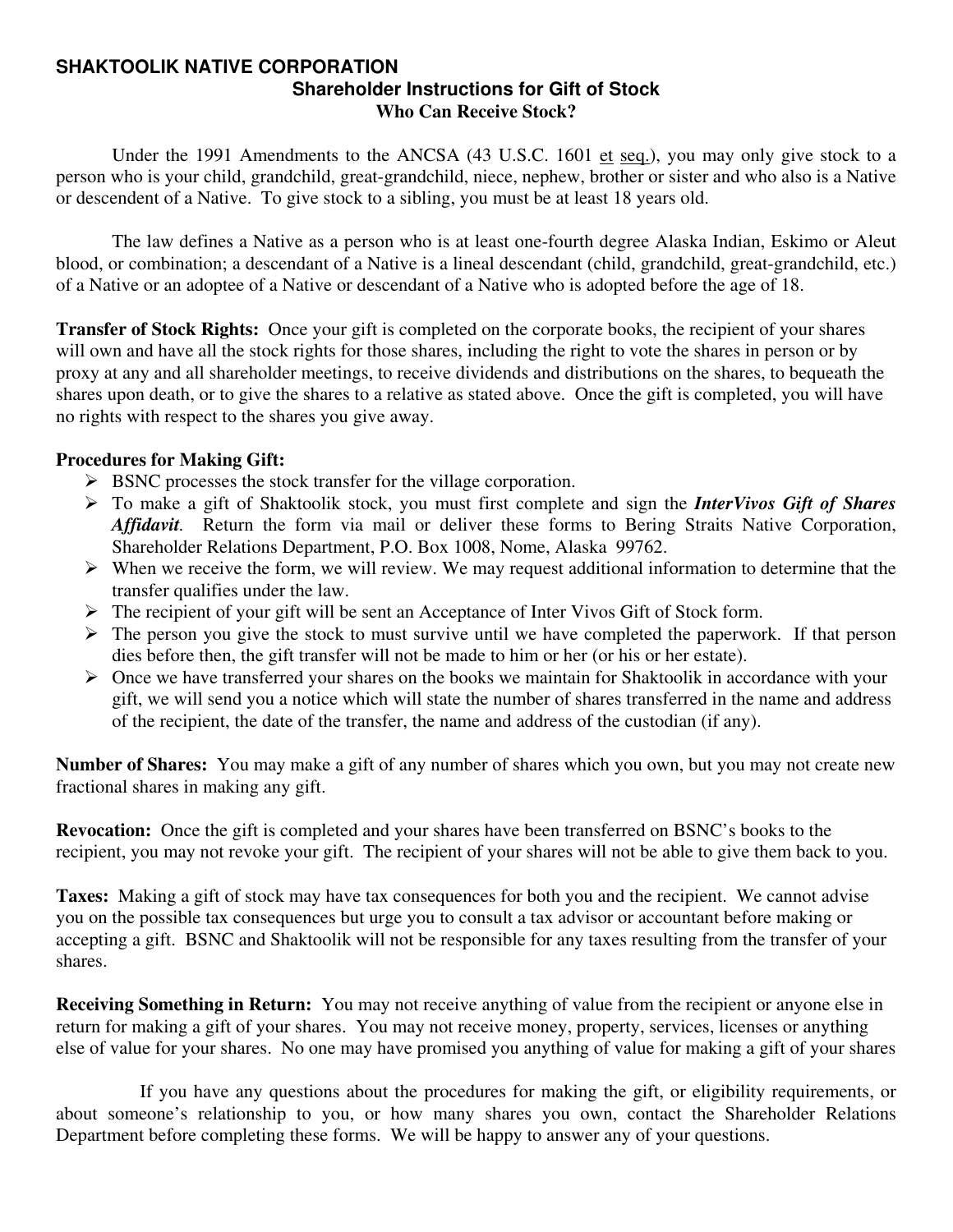# **SHAKTOOLIK NATIVE CORPORATION**

## **Inter Vivos Gift of Shares Affidavit**

I, \_\_\_\_\_\_\_\_\_\_\_\_\_\_\_\_\_\_\_\_\_\_, being first duly sworn, depose and say:

| Full Name:                       |                         | <b>Enrollment Number:</b> |        |
|----------------------------------|-------------------------|---------------------------|--------|
| Date of Birth:                   | Social Security Number: |                           |        |
| <b>Complete Mailing Address:</b> |                         |                           |        |
| City:                            | State:                  | Zip Code:                 | Phone: |

> I own shares of Shaktoolik Native Corporation and am 18 years or older.

- ¾ I understand that under the Alaska Native Claims Settlement Act, as amended (43 U.S.C. 1601 et. seq.) I may only gift shares to my child, grandchild, great-grandchild, niece, nephew, brother, or sister who is related to me by blood or adoption and who is also a Native or descendent of a Native.
- ¾ **I am responsible for providing the appropriate documentation proving family relationship**.
- $\triangleright$  I understand that if any taxes are owed as a result of this gift, BSNC and Shaktoolik will not be responsible for its payment.
- $\triangleright$  Neither myself nor any other person has received anything of value nor have I or any other person been promised anything of value in return for transferring my shares.
- $\triangleright$  It is my intent and desire to irrevocably transfer all rights and incidents of ownership of the gifted shares to the recipient and to irrevocably vest in the recipient all such rights of ownership. I understand I will no longer receive dividends or distributions for these shares.
- ¾ I understand that once this gift is completed on the stock records of BSNC and Shaktoolik I will not be able to revoke or reverse it and that the recipient will not be able to give the gifted shares back to me.

I wish to make a gift of my Shaktoolik Native Corporation shares to the recipient(s) listed below and I understand that I cannot create new fractional shares in making a gift.

|                      | Recipients Name:                                                                                                                                                                                                               |                  |  |
|----------------------|--------------------------------------------------------------------------------------------------------------------------------------------------------------------------------------------------------------------------------|------------------|--|
|                      | Age: Social Security Number: Degree of Native Blood _________ %                                                                                                                                                                |                  |  |
|                      | Mailing Address: No. 1996. The Second Second Second Second Second Second Second Second Second Second Second Second Second Second Second Second Second Second Second Second Second Second Second Second Second Second Second Se |                  |  |
| *Custodian's Address | Phone Number:                                                                                                                                                                                                                  | *Custodian Name: |  |
|                      | Number of Shaktoolik Village Shares to be gifted:                                                                                                                                                                              |                  |  |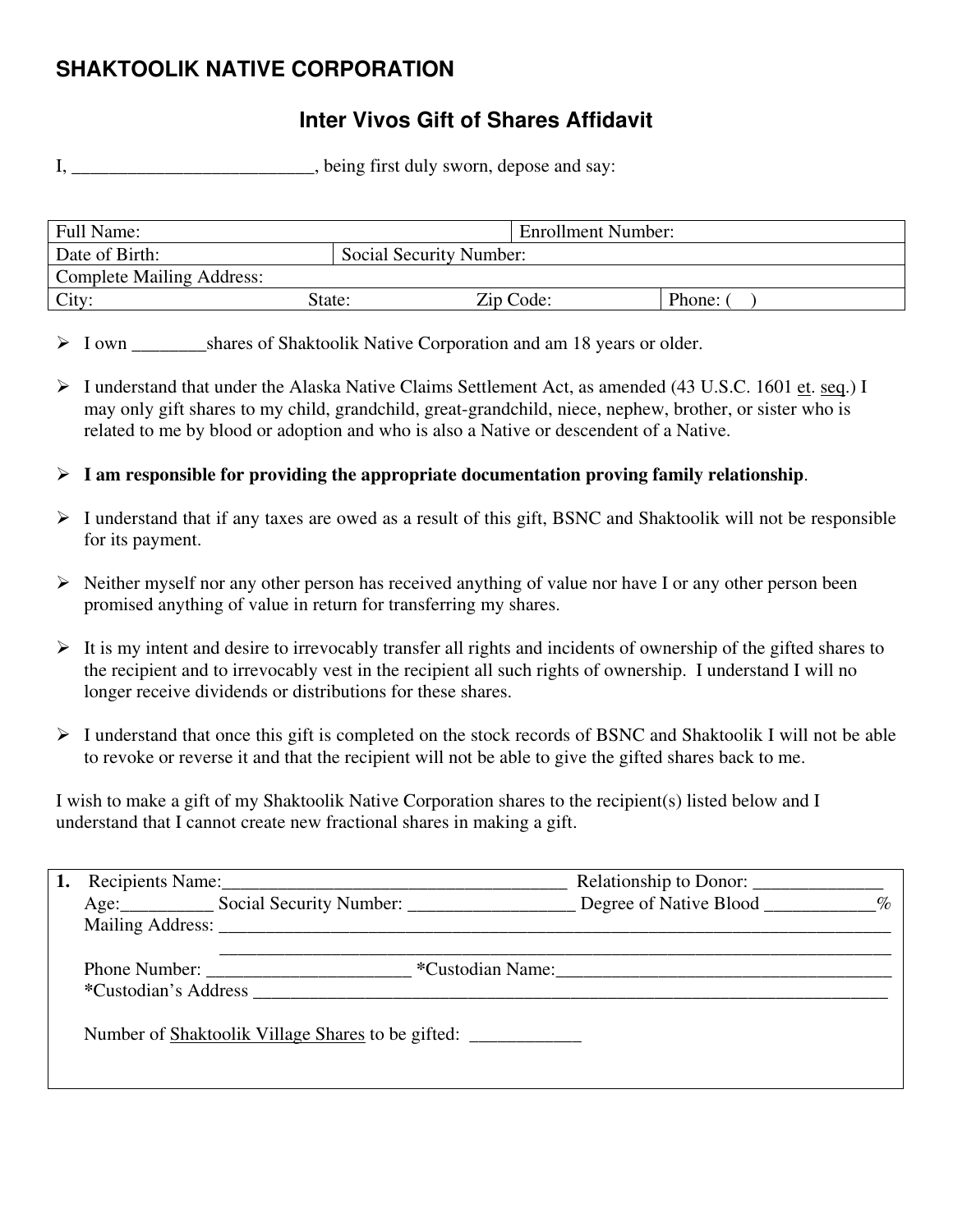|  | the control of the control of the control of the control of the control of        |  |
|--|-----------------------------------------------------------------------------------|--|
|  |                                                                                   |  |
|  |                                                                                   |  |
|  | Number of Shaktoolik Village Shares to be gifted:                                 |  |
|  |                                                                                   |  |
|  |                                                                                   |  |
|  |                                                                                   |  |
|  |                                                                                   |  |
|  |                                                                                   |  |
|  |                                                                                   |  |
|  | Number of Shaktoolik Village Shares to be gifted: _______________________________ |  |
|  |                                                                                   |  |
|  |                                                                                   |  |
|  |                                                                                   |  |
|  |                                                                                   |  |
|  |                                                                                   |  |
|  |                                                                                   |  |
|  | Number of Shaktoolik Village Shares to be gifted: _______________________________ |  |

\***If recipient is a minor, list the name and address of the designated custodian.** 

I have read and understand the information contained in this affidavit, the information I have provided is true and accurate, I am 18 years of age or older, and that in completing and signing these forms, I am acting freely, voluntarily and without any undue pressure, influence or duress.

| Dated: Signed Signed Signed Contains and the Signed Signed Signed Signed Contains a series of the Signed Signed Signed Signed Signed Signed Signed Signed Signed Signed Signed Signed Signed Signed Signed Signed Signed Signe |  | (Shareholder's full name) |
|--------------------------------------------------------------------------------------------------------------------------------------------------------------------------------------------------------------------------------|--|---------------------------|
| <b>SUBSCRIBED</b> and <b>SWORN</b> to before me this $\_\_\_\_\_day$ of $\_\_\_\_\_\_2$                                                                                                                                        |  |                           |
|                                                                                                                                                                                                                                |  |                           |
| My Commission Expires: 2008. The Commission Expires:                                                                                                                                                                           |  |                           |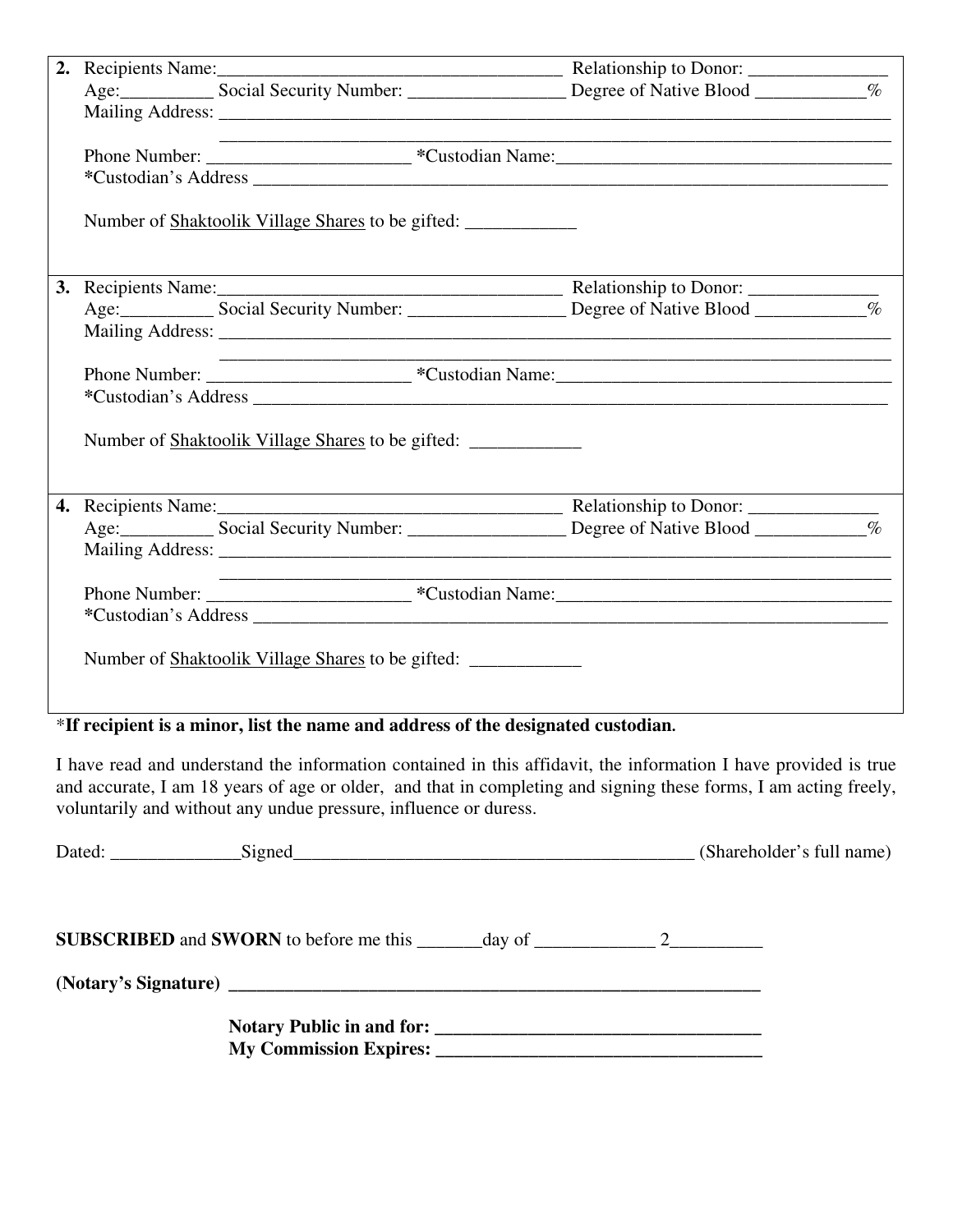### **SHAKTOOLIK NATIVE CORPORATION**

#### **Acceptance of Inter Vivos Gift of Stock Age of Majority (18 yrs or older)**

I, \_\_\_\_\_\_\_\_\_\_\_\_\_\_\_\_\_\_\_\_, being first duly sworn, depose and say:

I understand that I will receive \_\_\_\_\_\_share(s) of Stock in Shaktoolik Native Corporation as a gift from \_\_\_\_\_\_\_\_\_\_\_\_\_\_\_\_\_\_\_\_\_\_\_\_\_\_\_\_\_\_who is my\_\_\_\_\_\_\_\_\_\_\_\_\_\_\_\_\_\_\_\_\_ (family relationship).

| My Name:                                                                                                     | Social Security Number:                       |  |  |
|--------------------------------------------------------------------------------------------------------------|-----------------------------------------------|--|--|
| Date of Birth:                                                                                               | Percentage Degree of Native Blood:<br>Gender: |  |  |
| <b>Complete Mailing Address:</b>                                                                             |                                               |  |  |
| I am already a shareholder of BSNC:<br>[NO]<br>[YES]                                                         |                                               |  |  |
| [NO] I am not a shareholder in <b>another</b> Regional or Village Corporation                                |                                               |  |  |
| [YES] I am a shareholder in another Regional or Village Corporation, if yes, list name(s) of corporation(s): |                                               |  |  |
|                                                                                                              |                                               |  |  |

- $\triangleright$  I am a Native or descendant of a Native as defined in the Alaska Native Claims Settlement Act, as amended.
- $\triangleright$  I have not given nor have I promised to give the Donor or any other person anything of value in return for the Gifted shares. I do not know of any other person giving or promising to give the Donor or anyone else anything of value in return for the making of this gift.
- $\triangleright$  I understand that the receipt of these shares and the receipt of dividends and distributions of these shares may result in tax consequences for me and that BSNC and Shaktoolik will not be responsible for any taxes resulting from the transfer of these shares.
- $\triangleright$  I understand that once these shares are transferred to my name, I will not be able to give them back to the Donor or give them to anyone except as authorized by the Alaska Native Claims Settlement Act, as amended. I understand that the sale or transfer of these shares is currently prohibited by law.

 I swear under oath to the best of my knowledge and belief that everything stated in this Affidavit is accurate and true and that in completing and signing these forms I am acting freely, voluntarily and without any undue pressure, influence or duress. I understand that my signature below indicates my acceptance of this gift of stock.

|  | (Shareholder's full name) |
|--|---------------------------|
|  |                           |
|  |                           |
|  |                           |